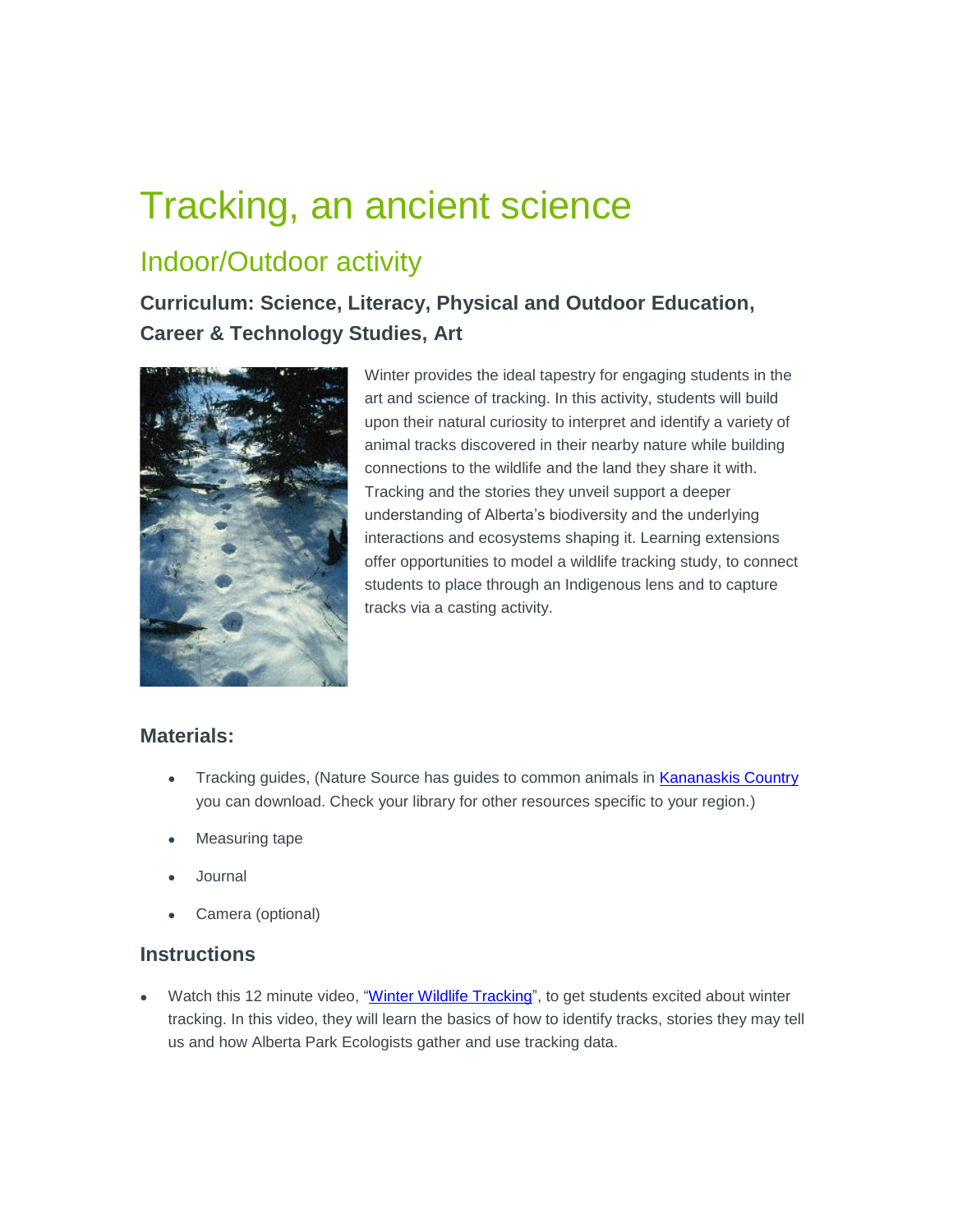- Distribute tracking guides to students and provide a quick explanation on how to use them.
- Head outside to your schoolyard, nearby nature or Local Park to explore animal tracks (within a defined area) that students may discover. Find one track to identify together as a group, reviewing the essential tracking measurements introduced in the video they will need to document including:

**Track Pattern** – Animals have unique trail patterns formed by the repetition of their prints. Track patterns are grouped into the following categories: Diagonal Walker, Hopper and Bounder.

**Track Width** – The width of an individual print measured at the broadest part of the print.

**Track Length** – The length of an individual print, measured from the top of the longest toe pad to the trailing rear edge. This does not include claws.

**Straddle** – This is the width of an animal's trail, measured from the outside of the left heel print to the outside of the right heel print.

**Stride** – This is the distance measured from the toe pad of one track to the toe pad of the next track on the same side. Think of it as the distance between steps.

- Using the tracking guides and measuring tapes provided, students should attempt to identify an individual animal print, sketching and labelling their observations in their journal.
- Encourage students to follow a set of tracks and to try to interpret what the animal was doing. Look for kitchens, bathrooms, beds; following tracks allows students to gain an intimate understanding of an animal's behavior. Like a page in a book, tracks reveal a story of how an animal interacts with its environment while meeting its needs to survive.
- In their journal, have students interpret the unique story of their animal's trail. If time, have them share their animal's story.

# Learning Extension – Wildlife Study

As an extension to the general tracking activity, this wildlife study engages students in a transect line data collection technique used by Park Ecologists to understand a "probability of occurrence". Based on student data collection, they will be able to glean the likelihood of finding animals with respect to habitat type, terrain and/or snow depth.

**Materials:** pin flags or flagging, copy of [data sheet,](https://albertaparks.ca/media/6496629/winter-wildlife-study-data-sheet.pdf) tracking guides, meter ruler, compass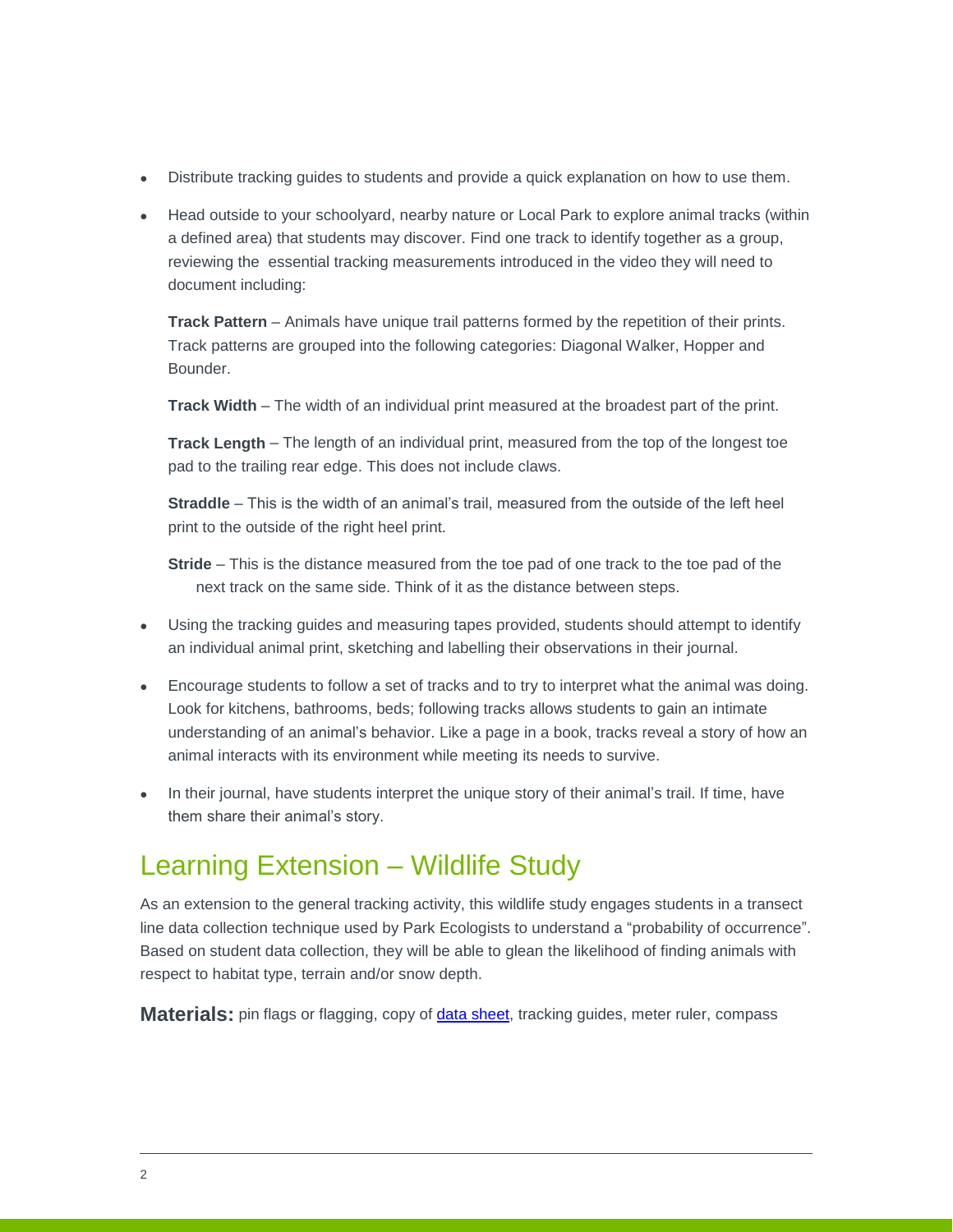#### **Instructions:**

- Identify a park or natural area close to your school to conduct this study. Ideally, it would have a mix of habitat types and slope.
- Prior to your study day, either with or without your class, you will need to flag your transect lines. A transect line is a sampling technique used by ecologists that is pre-determined, straight and intersects your study area.
	- plan on having one 50 (or 100 meter) transect line for every 5 students
	- Each transect line needs to be straight and subdivided into 5 m (or 10 m) sections using pin flags or flagging tape. Use a compass to ensure you are walking in a straight line.
	- Label each segment (1-1, 1-2, 1-3, 1-4, 1-5; 2-1, 2-2, 2-3, 2-4, 2-5; etc.)
	- Each transect line should be a minimum of 20 meters apart from one another
- Wait until there is a fresh snow. **Ideal conditions for this study are 24-72 hours after a recent snowfall.**
- Ensure students come prepared for being outside with the appropriate winter clothing including, hats, mitts, boots, and a warm coat.
- Assign students to working groups of 5 and provide them with a copy of the [data sheet](https://albertaparks.ca/media/6496629/winter-wildlife-study-data-sheet.pdf) and tracking guides. Alberta Parks Nature Source portal has a few guides you can download for common animals in [Kananaskis Country.](https://albertaparks.ca/media/6496571/2020-animal-tracks-booklet.pdf) While useful throughout the Province, libraries may also be a good source for local guides to your region.
- Head outside to our local natural area and pre-determined study site.
- Assign working groups to specific transect lines.
- After each group has collected their data (approximately 1 hour), provide time for groups to share data. Easiest format would be for students to create a shared Google Doc spreadsheet where they could enter their group's data.
- After students have had time to analyze all data collected, and answer their reflection questions, provide time for student discussion and to build upon each others learning.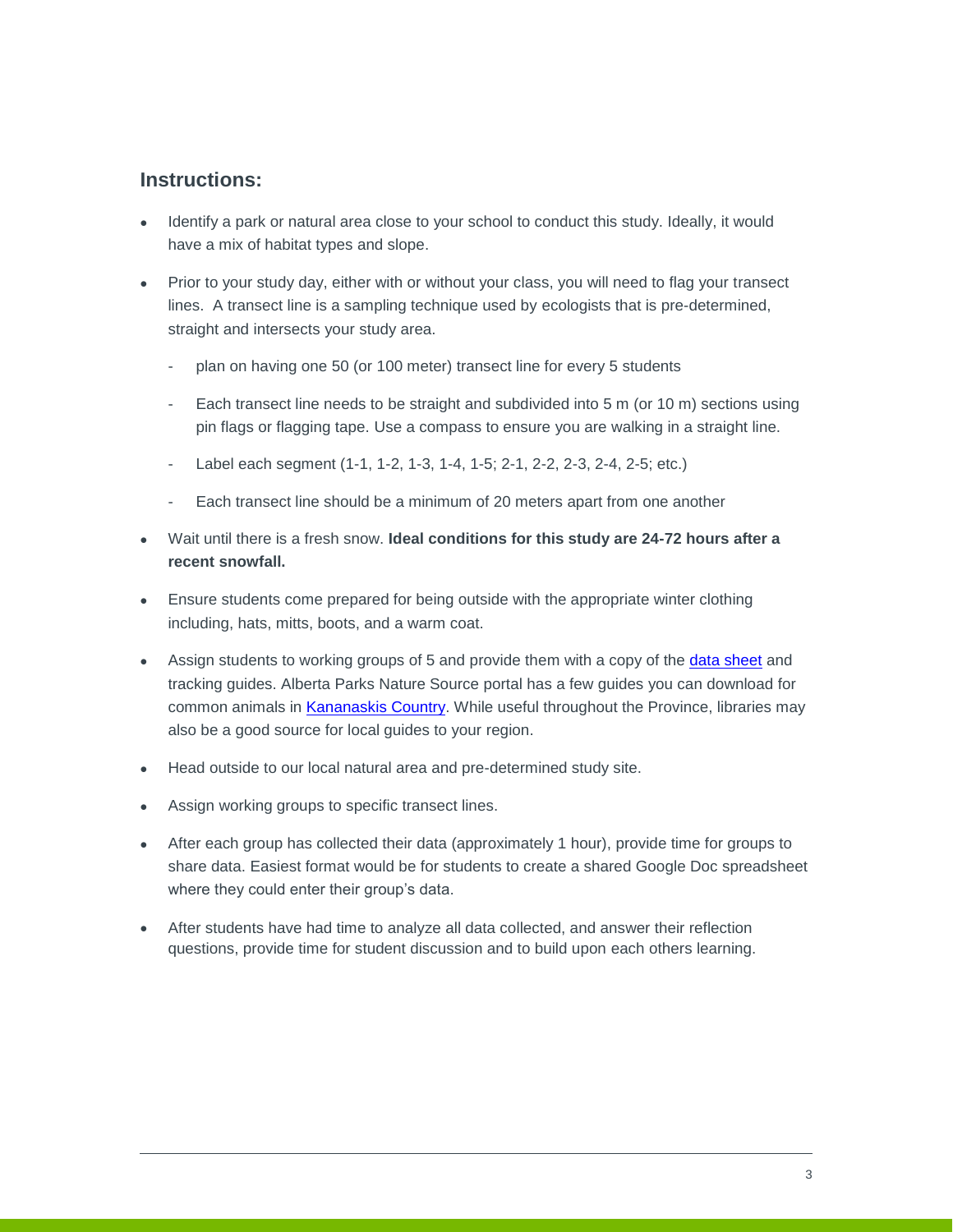### Learning Extension – Tracking through an Indigenous Lens

**Materials**: journals, pen, sit cushion (e.g. backpack; newspaper wrapped in a plastic bag); an animal story ideally from a local Indigenous Nation or Indigenous Knowledge Keeper

#### **Instructions:**

- After students have completed their tracking exercise, share an Indigenous animal story from your region. If you have connections to your local Indigenous Nation, reach out to see if they can come in person. If not, look for stories within the public domain.
- Discuss with students how an underlying tenant to Indigenous peoples is the connection they have to all living and nonliving elements of their world along with a deep identification to place. Ecological Knowledge Systems are valuable resources and are important connections to understanding our natural places.

#### **Traditional Blackfoot Story**

#### **Makoyoohsokoyi (The Wolf Trail)**

**[Makoyiwa](https://www.glenbow.org/blackfoot/media/audio/keywords/wolf.mp3)**, the wolves, were some of the first Earth Beings to help us.

One winter, when our people were starving, a young man and his family were camped by themselves as they searched for food. The wolves found the family and appeared to them as young men bringing fresh meat to the lodge. The wolves took this family with them, showing the man how to cooperate with other people when he hunted buffalo and other animals. The wolves introduced the people to the other animals in their world. The human beings learned that animals with hooves and horns were all right to eat, but that animals with paws and claws should be left alone.

The wolves disappeared in the spring, but we still see them in the sky as **[makoiyohsokoyi](https://www.glenbow.org/blackfoot/media/audio/keywords/wolf.mp3)**, the Wolf Trail (the Milky Way). These stars constantly remind us of how we should live together.

(Courtesy of Glenbow Museum)

 Encourage students to find a solo spot close to where they were tracking where they can sit quietly for 20 minutes and soak in their senses. Provide the following reflective questions for them to consider, journal thoughts on, and to discuss after their sit spot.

### **Reflection Questions:**

- 1. Who lives here?
- 2. Are animals you tracked connected to other animals, plants and non-living elements such as earth, air and water in this place? Describe or draw a picture to show possible connections.
- 3. What is your connection to this place?